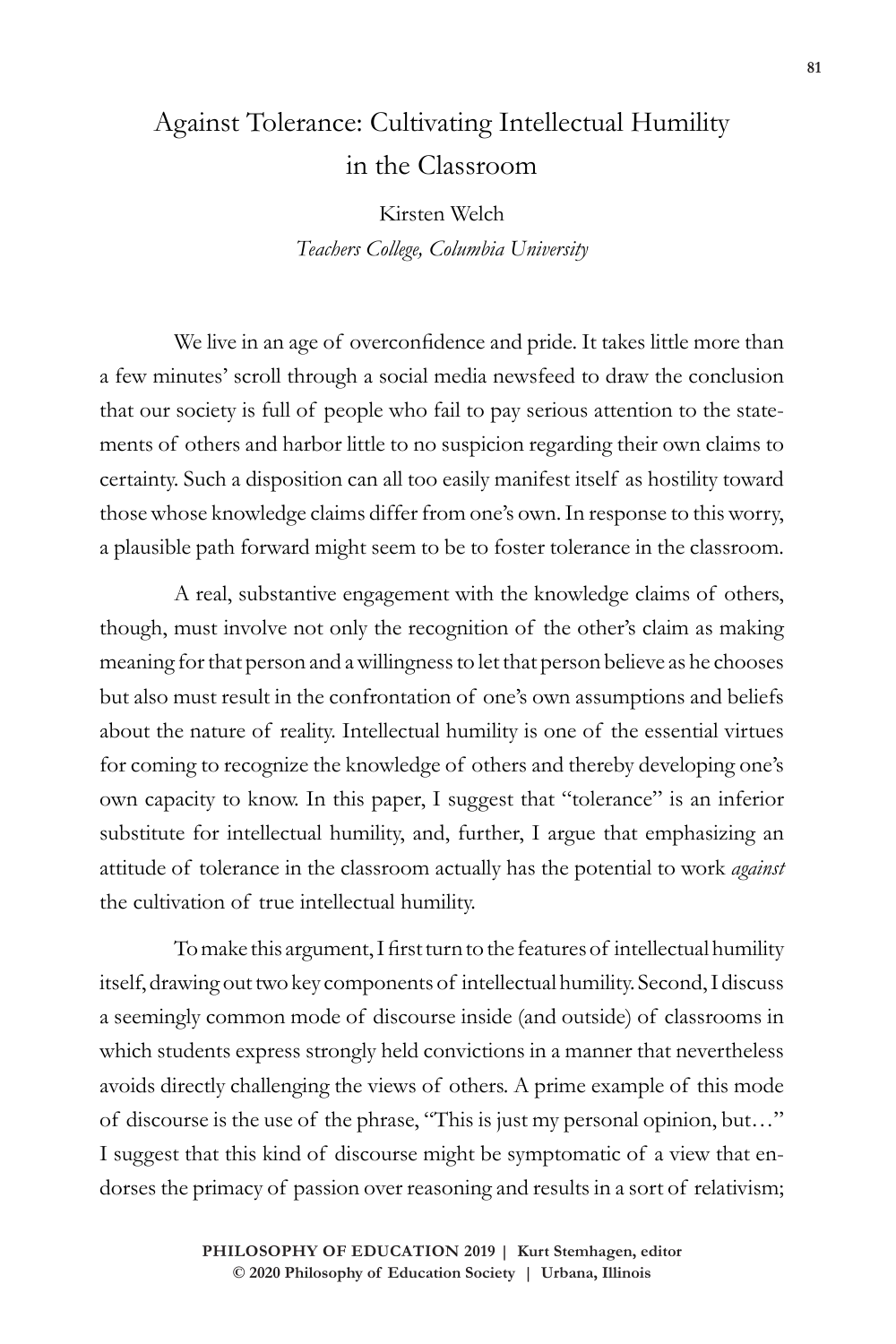if a student holds a belief strongly enough, no further justification is needed for that student to make a knowledge claim regarding the belief. I argue that the sort of conversation described above reflects an acceptance and internalization of the value of tolerance but fails to demonstrate true intellectual humility. Before closing, I offer a couple of arguments as to why educators should care about the cultivation of intellectual humility. Finally, I briefly suggest a few ways that educators, specifically, teachers in the classroom, might pursue the cultivation of intellectual humility with and for their students.

### WHAT IS INTELLECTUAL HUMILITY?

Intellectual humility is an intellectual virtue concerned with the development of a right view of one's intellectual status and abilities.<sup>1</sup> Although intellectual humility has historically been of primary interest to philosophers who study epistemological theories focused on the intellectual virtues,<sup>2</sup> some psychologists have also begun to conduct empirical work on intellectual humility.<sup>3</sup> As with most terms used in philosophical discourse, philosophers do not agree upon a single definition of what intellectual humility is. Further complicating the situation is the fact that intellectual humility has rarely been examined as a virtue in itself, rather being subsumed under broader investigations into humility or intellectual virtue more generally.<sup>4</sup> At least three attempts at a definition, though, occur in the (expanding) literature on the topic that bear mentioning.<sup>5</sup> First, a fairly intuitive definition of intellectual humility names intellectual humility as the virtue that allows a person to accept his intellectual limitations and acknowledge that he does not always get everything right.<sup>6</sup> Note, though, that this definition becomes less satisfactory once a person considers the fact that someone could have a perfect estimation of his own intellectual abilities and accept his limitations and yet still have an attitude of arrogance towards himself and an attitude of disdain towards the intellectual status of others.<sup>7</sup> This concern suggests another view of the constitution of intellectual humility: intellectual humility is the virtue that leads a person not to be concerned with his own intellectual status and how his status compares to that of others (for example, not getting puffed up when he realizes that his ideas are superior to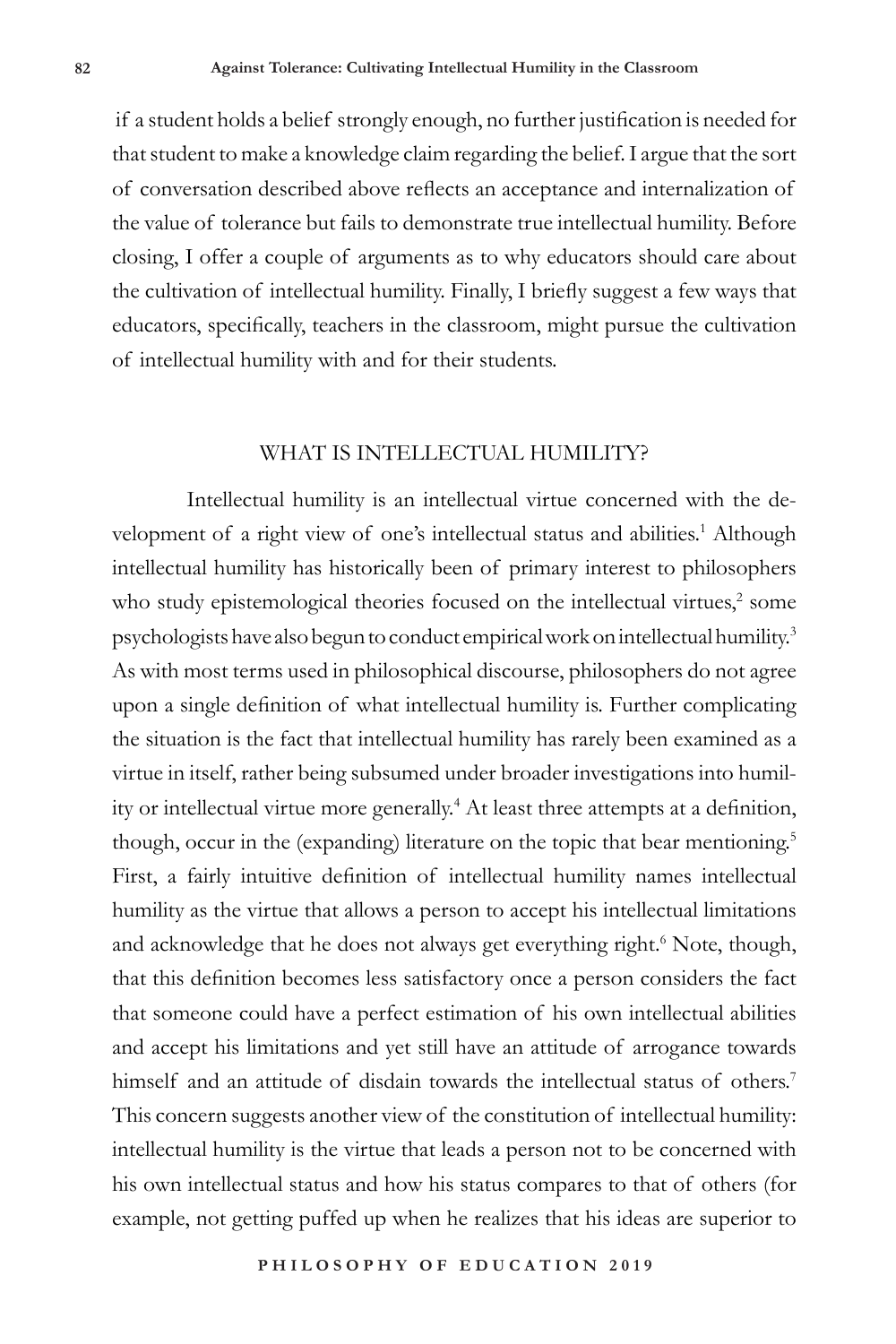another's).<sup>8</sup> Another approach draws explicitly upon the Aristotelian method of identifying a virtue as the mean between two vices. On this view, intellectual humility is the mean between the two vices of intellectual arrogance and intellectual diffidence.<sup>9</sup>

I suggest that the need to consider these varying definitions flows from the twofold nature of intellectual humility: true intellectual humility involves both a cognitive aspect and an affective aspect.<sup>10</sup> In other words, intellectual humility requires both that a person recognize (in the sense of giving intellectual ascent to) the truth of certain claims regarding his intellectual status and also demands that he maintain a certain affective attitude towards his intellectual status, whatever that status might be. Imagine a person with extremely high and carefully developed intellectual abilities: this person might have a perfect estimation of his own abilities and know exactly when he should question his own beliefs (thus fulfilling the cognitive component of intellectual humility) but nonetheless relate to himself with pride and to others with arrogance and an attitude of dismissal. On the other hand, imagine a person who is, perhaps, in the middle of the road with respect to intellectual ability. Such person might have an attitude of respect and care when it comes to the views of others without it ever having occurred to him to examine his own intellectual limitations and to live with the appropriate degree of suspicion towards his own beliefs. Such a person meets the affective requirement for intellectual humility but fails the cognitive component. In this discussion, my intention is to demonstrate the plausibility of the view that there are two components to intellectual humility and that these components can come apart from each other, but that true intellectual humility occurs only when both the cognitive and affective elements are in place in a person's disposition.

# CLASSROOM DISCOURSE: INTELLECTUAL HUMILITY OR TOLERANCE?

In this section, I return to the phenomenon that, as I gained more experience teaching undergraduates in college classrooms, I began to notice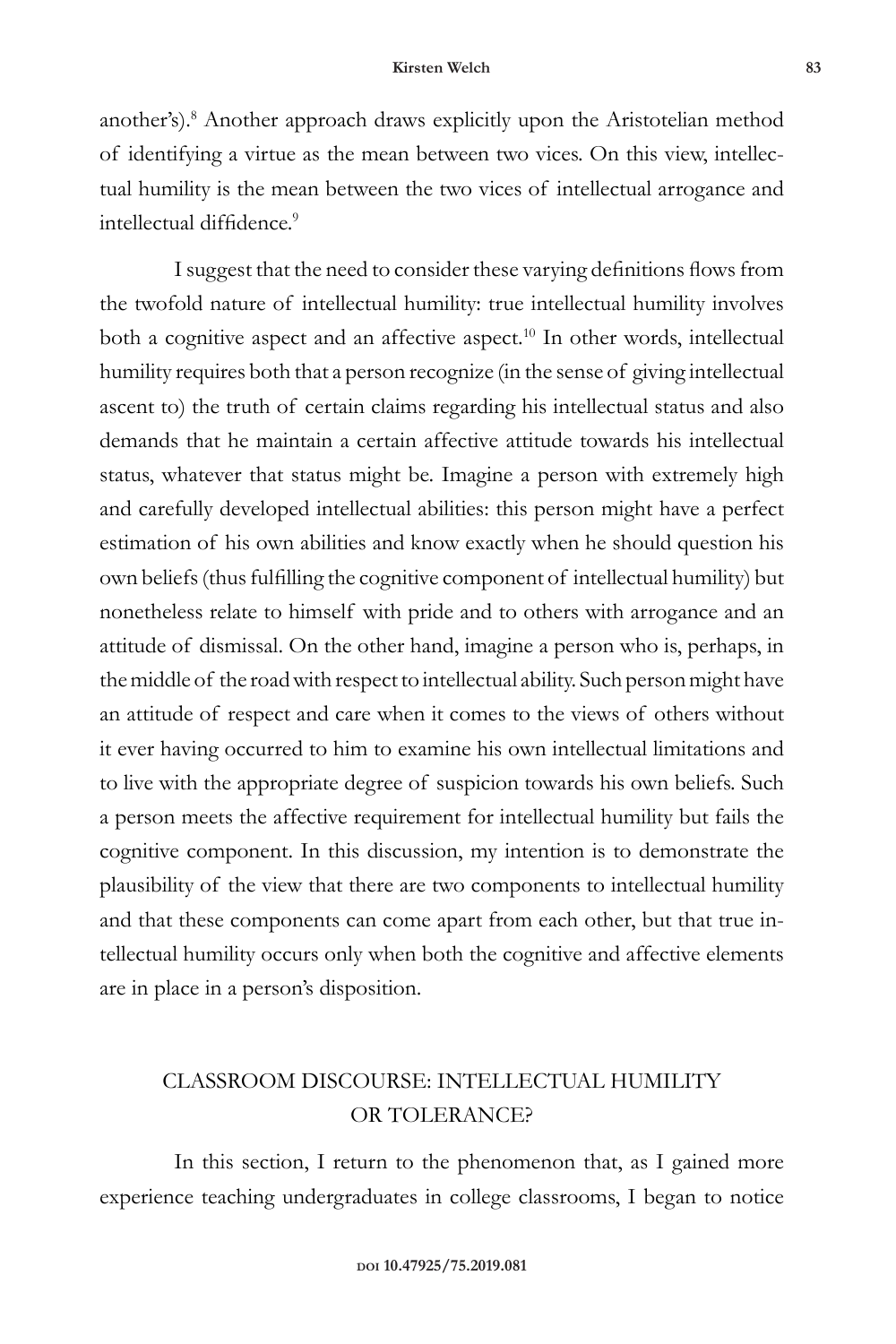permeating the discourse of the learning environment. Although I have not found any research that addresses directly the sort of discourse I describe here, my conversations with others who have taught at the postsecondary level (and some at the secondary level, as well) have revealed similar experiences and concerns on the part of these teachers, and I have come across a few blog posts addressing the phenomenon I describe here.<sup>11</sup> This evidence gives me reason to think that the mode of discourse in my classrooms was not unique but rather is perhaps a common feature of speech in undergraduate learning environments.

The phrase that best demonstrates the type of discourse with which I am concerned is an introductory phrase, a phrase that I suspect sounds extremely common to the ears of most people in our society: "This is just my personal opinion, but … ." Many variants exist, of course, and I heard them repeatedly in my classrooms: "Personally ...," "This is just me, but ...," "I just feel like ...," etc. I found that, once I started listening for these expressions, I was somewhat taken aback by the number of contributions to discussion from my students that started with one of these phrases, or something similar. Although I had students in my classes who never used such phrases and instead presented the majority of their views as incontrovertible facts, many of my students began their statements with this sort of qualification. They seemed to have a desire to make it clear that whatever they were saying was simply their own opinion, but *because* it was their own opinion, they could not legitimately be challenged with respect to its truth.

Something about the approach of these students seems admirable. Rather than intellectually bulldozing over their peers, they seek to share their ideas in a way that does not threaten others or attempt to force certain viewpoints upon them. They do not lord their intellectual skills over others, and they are often very willing to listen to the views of their classmates. Their own opinions matter to them, but they have no sense that those opinions must make a claim on other people, since those other people also have their own opinions and are entitled to them as such. On the surface, it might seem that these students are exhibiting a posture of intellectual humility.

I suggest, though, that what is going on in this sort of discourse is *not*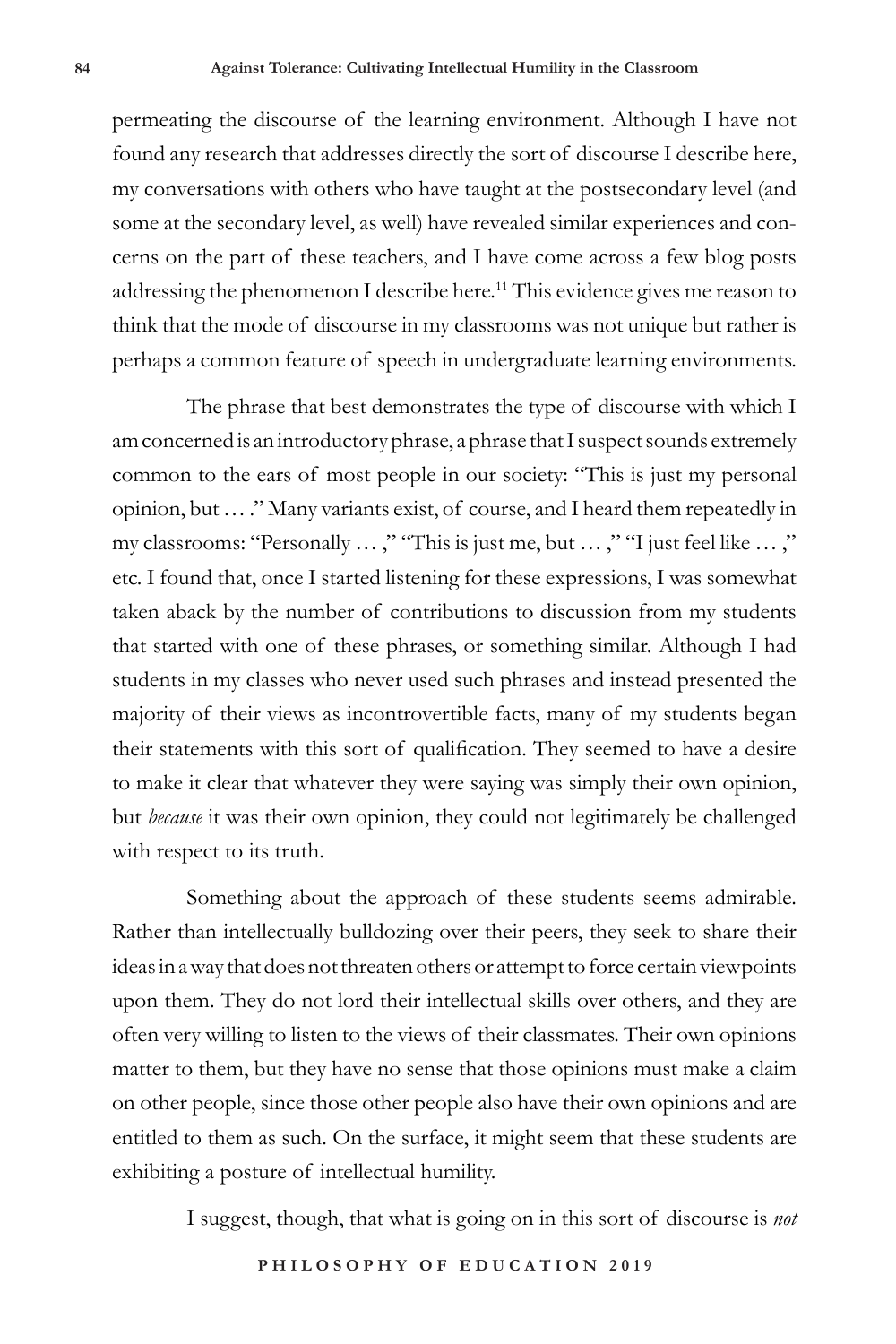#### **Kirsten Welch 85**

usually a demonstration of intellectual humility. Rather, this kind of conversation reveals a certain kind of *tolerance* in students, a tolerance that I will argue is actually antithetical to true intellectual humility. I suggest that, although the sort of tolerance encouraged in many classrooms might foster the *affective* dimension of intellectual humility discussed above, it cannot adequately develop the *cognitive* aspect of true intellectual humility and can even work against the cultivation of this cognitive component.

I turn first to the claim that tolerance fails to meet the standard of intellectual humility and then take up a defense of my more controversial claim, that tolerance can actually work *against* intellectual humility. What is it that distinguishes tolerance, at least the sort often exhibited through the kind of discourse I describe above, from true intellectual humility? I suggest two related reasons that tolerance fails to meet the criteria of intellectual humility and why this might be problematic. First, tolerance is often based on the belief that "everyone is entitled to their opinion," and that, if a person believes something strongly enough, it is problematic to call into question that person's belief. This viewpoint demonstrates an approach that holds up the primacy of passion over reason with respect to beliefs. By "passion" here I mean something akin to strong emotion or commitment. Although on certain epistemological theories, passion could be a legitimate way to ground certain beliefs, it seems that many beliefs are not of this sort (for example, the belief that climate change is a hoax, or that the paranormal exists). There are certain conditions under which it is right to be confident in a belief one holds, and there are others in which it is not appropriate to maintain a high level of confidence. Many students today seem to hold certain beliefs quite passionately, and there appears to be a general sense among these students that, if they hold a belief passionately enough, the question of whether or not they have good reasons for such a belief – whether or not they are justified in their confidence - becomes a moot point. The passion of the individual supersedes the need for anything that connects the claim being made by that individual to the reality of the world. This view (what Ian Kidd calls a "cult of passion") <sup>12</sup> renders toothless the possibility of real criticism from others, since, when a student introduces a claim with the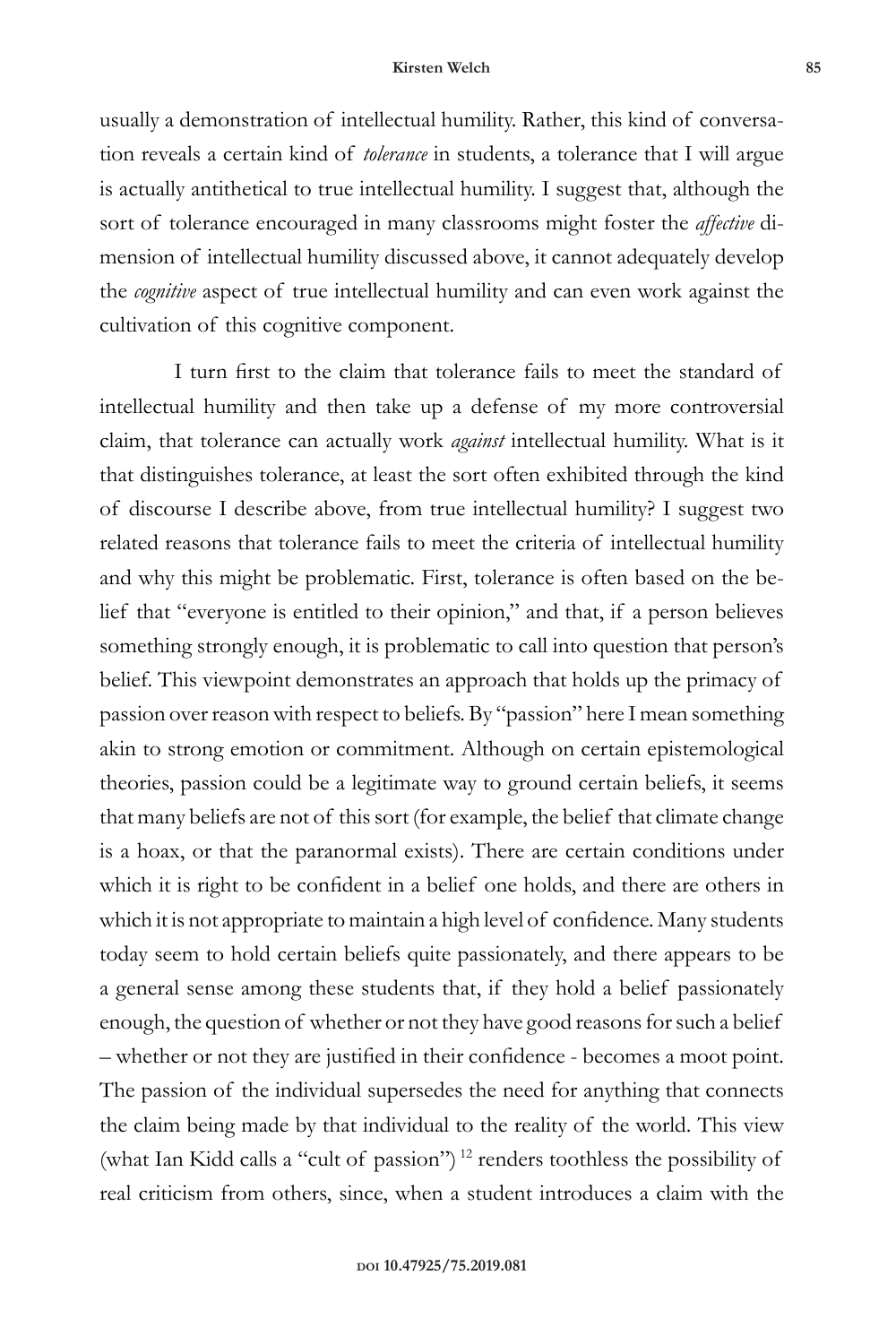words, "in my personal opinion ...," it seems that often she is pointing to the way in which the subsequent claim is held on the basis of passion rather than reason. Even if a person does have good reasons for a belief, these reasons are not necessarily considered to be the things that make it permissible for her to be firmly committed to the belief.

A second, and related, reason to question the sufficiency and even the value of the sort of tolerance I am discussing here is that such tolerance often masks a subtle but pervasive relativism. If it is passion rather than reasons that justify acceptance and even strong commitment to a belief, then it follows that one belief could be justified for one person and a fully contradictory belief justified for another with no consideration of the reasons for those beliefs. This means that knowledge is relative, and, since (plausibly) knowledge implies the truth of the proposition being known, it also means that truth is relative. Sincere, strong passion is enough not only to legitimize the belief but also is enough to make the belief a true one for the person holding it. For students who embrace the sort of relativism with which I am concerned, there is no good reason to question the legitimacy of their own views of the world, since, at least to some extent, they believe in their ability to determine their own truth.

These two features of the sort of tolerance with which I am concerned make it impossible that this tolerance should be compatible with or meet the standard of intellectual humility. Recall that the cognitive component of intellectual humility is based on the idea that a person must recognize his own intellectual limitations and accept the fact that he is capable, and perhaps even more likely than he might initially think, to get things wrong and to form *false* beliefs about the world. Without this cognitive component, intellectual humility cannot be true intellectual humility, regardless of what other components (social, emotional, affective, etc.) it might involve.<sup>13</sup> For this cognitive component to make any sense, though, there must first be an acceptance of the idea that our claims about the world and reality *can* be objectively true or false. If I can "make" a belief true simply be believing it wholeheartedly, if passion is the criterion of justification, then I have no need to admit my intellectual limitations, because there is nothing to get wrong.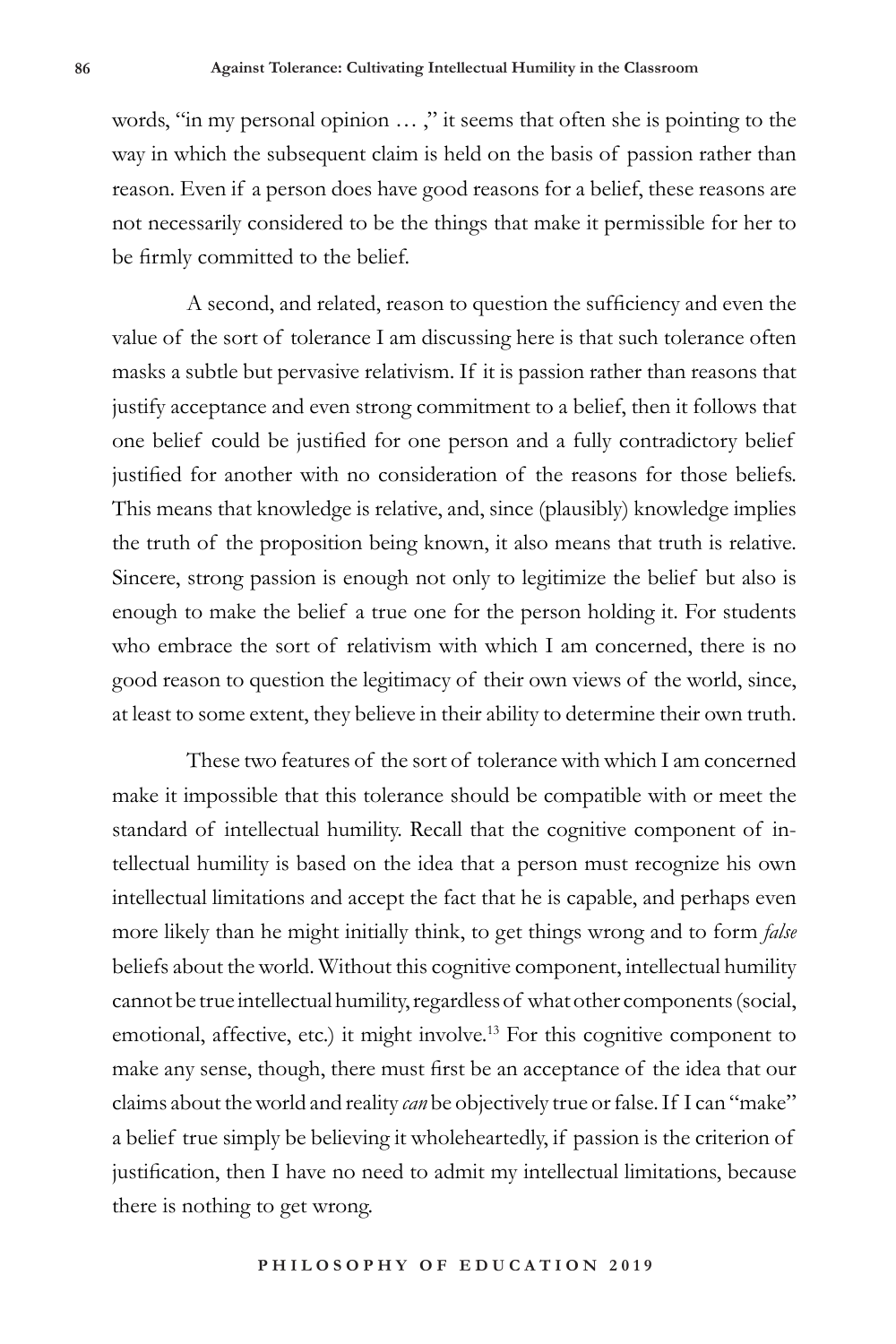#### **Kirsten Welch 87**

The picture I am painting here might seem a bit extreme, and I think that few people, even college freshman, would explicitly describe themselves as having the sort of epistemological views that I describe here. I also believe that many utterances of the sort I am discussing are symptomatic of somewhat different beliefs and motivations; sometimes the phrase, "This is just my opinion … " might be little more than a protective mechanism for students who feel insecure about voicing strong claims. I do think, however, that this sort of relativism grounded in passion underlies a significant amount of the thought and discourse that occurs among people in our society, and that it is plausible to think that there is something here about which to be concerned.

My second claim is that tolerance not only is an inferior substitute for true intellectual humility but, further, that tolerance is actually antithetical to the development of true intellectual humility. This claim might seem implausible given the family resemblance between the two dispositions. Why not view tolerance as a stepping stone to the more mature cultivation of intellectual humility? I suggest that tolerance, as a disposition, works against the cultivation of intellectual humility because it often removes the motivation to pursue the development of intellectual humility.

Because of the way in which this kind of tolerance can lead to relativism as a result of its appeal to passion over reason, it is also capable of and perhaps likely to destroy the categories necessary for thinking about intellectual humility in a meaningful way, insofar as it removes the need for a concept of truth grounded in a notion of reflecting the reality of the world. Plausibly, many intellectual virtues are motivated by a love of certain epistemic goods, truth being a primary one.<sup>14</sup> Love of the truth provides the motivation necessary to examine oneself honestly and make the sort of changes needed in order to form one's mind in alignment with the intellectual virtues. But, if the truth is something that a person gets to determine for herself, then this love becomes inwardly rather than outwardly focused. It is no longer is held to a standard outside the individual self; it leaves no room for correction or reorientation.

For students who embrace this sort of relativism, there is no good reason to question the legitimacy of their own views of the world, since, at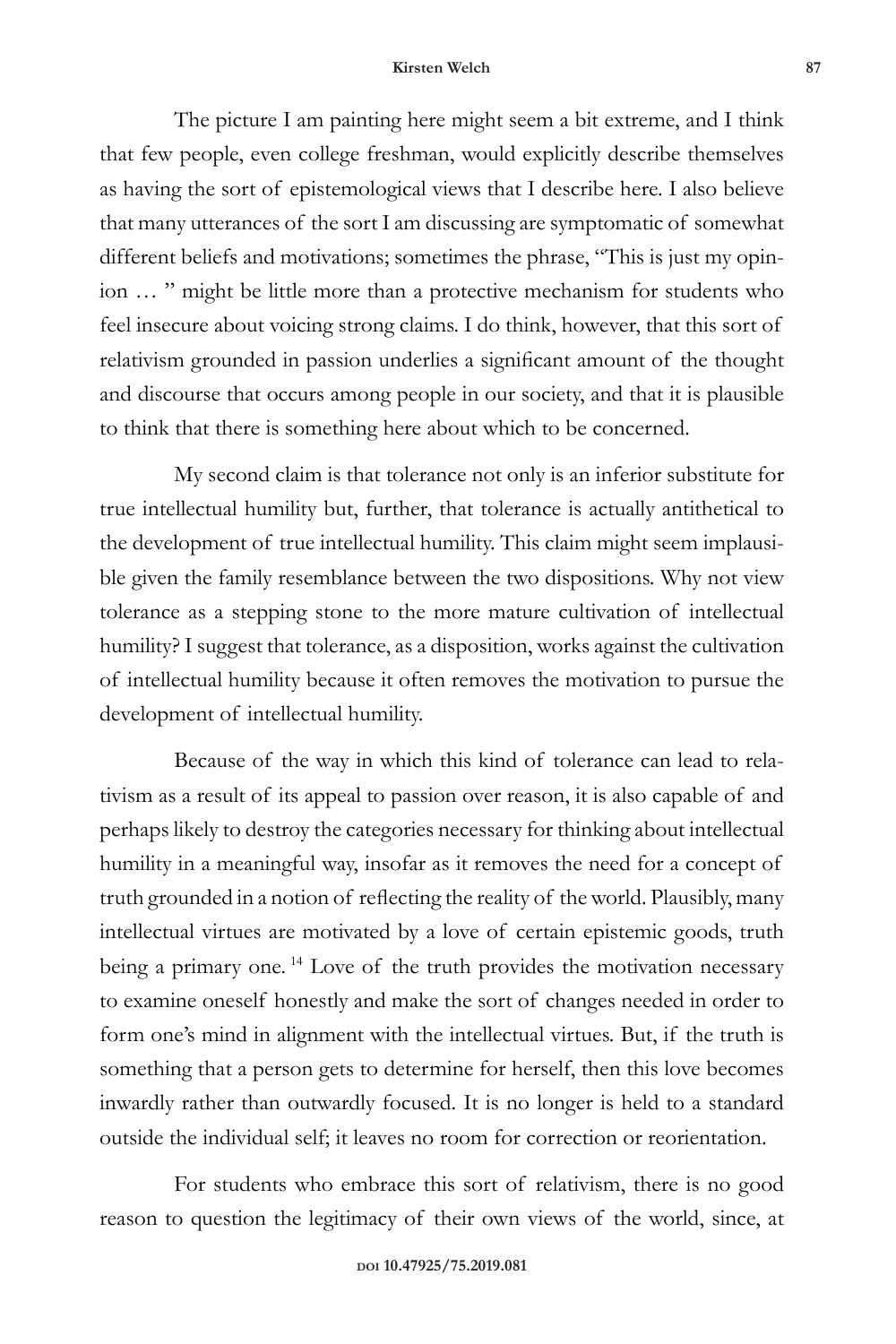least to some extent, they believe in their ability to determine their own truth. Granted, many of them demonstrate respect for the views of others, a tolerance that is, on the surface, admirable. This respect, though, is not born out of a recognition of the possibility of intellectual failure on their part; rather, it is an attitude grounded in the belief that everyone's opinions are equally valid as long the people in question hold those beliefs with a strong enough degree of commitment and passion.

# WHY SHOULD WE CARE ABOUT INTELLECTUAL HUMILITY?

In this section, I consider some reasons for why educators should care about intellectual humility at all, although to do full justice to this topic would require a separate treatment. Why is tolerance not good enough? I suggest that there are two main reasons to prioritize the cultivation of intellectual humility in students: first, that intellectual humility contributes to the development of healthy and helpful public discourse, and second, that intellectual humility also contributes to the good of the individual.

Recent psychological research has indicated that people who can be reasonably described as "intellectually humble" are more likely to exhibit prosocial dispositions such as empathy, generosity, gratitude, and altruism.<sup>15</sup> Most of us probably need little convincing that generosity, gratitude, and empathy are dispositions sorely needed in today's world. In addition, whereas tolerance encourages a "live and let live" attitude, intellectual humility can foster meaningful and open engagement. If a person sincerely accepts the possibility that he might be failing to arrive at the whole truth with respect to a certain area of knowledge, he will be more likely to engage in conversation with others.

Intellectual humility, though, is valuable for more than its utilitarian consequences for the public realm. If it is true that an important feature of the good life is that it is a life lived in accordance with reality, or the truth, then a person who makes no progress towards understanding this truth is barred from living a fully flourishing life. If the cultivation of intellectual humility is an important precondition for making one's way towards truth, or at least for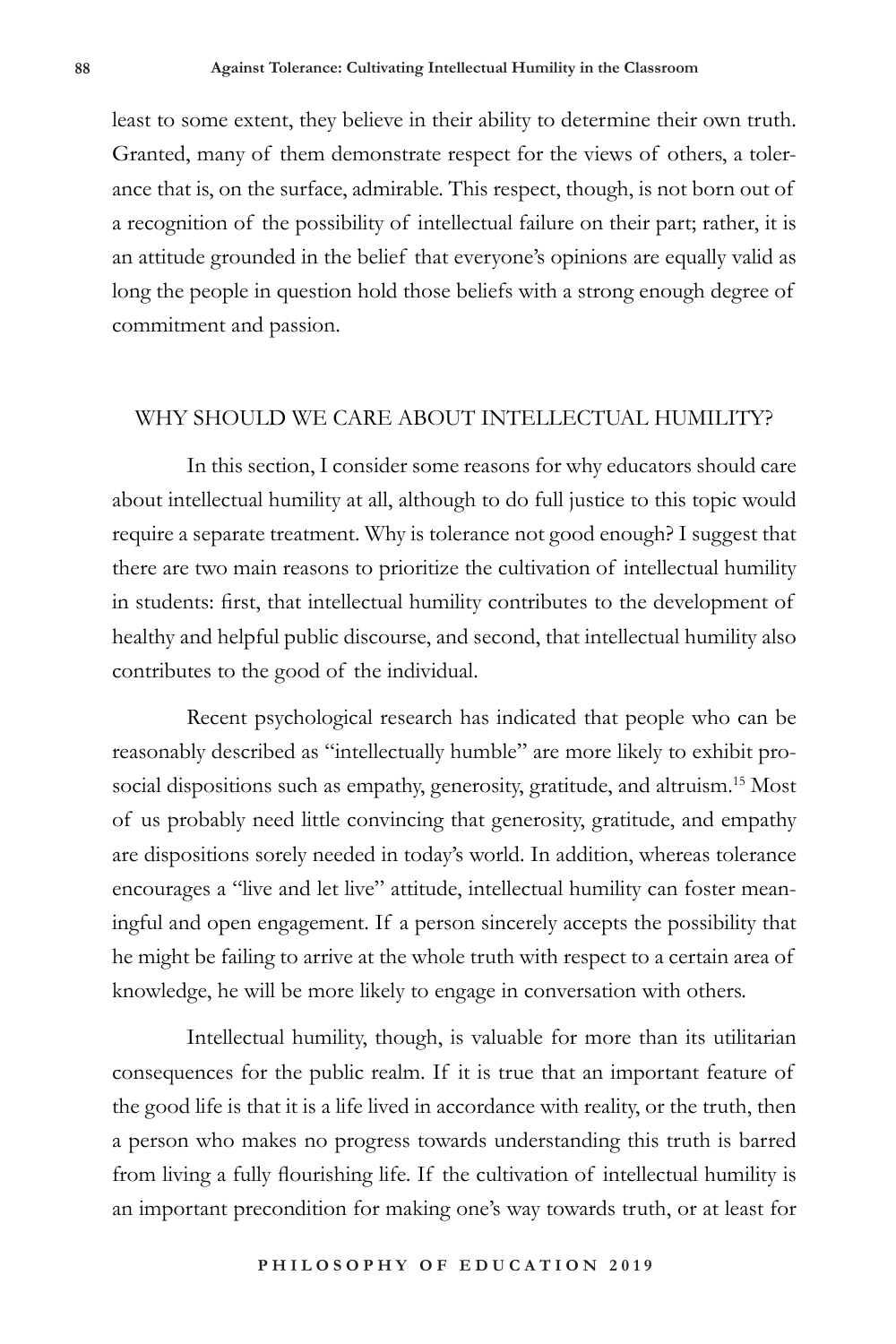opening oneself up to truth, then intellectual humility is closely related to living a good life. And if, as I have argued, mere tolerance does *not* involve this sort of interest in the truth, then tolerance does not contribute to a flourishing life in this way. In fact, if tolerance as described here works against the desire to learn and know the truth, then tolerance might even bar people from flourishing as much as they could were their lives characterized by intellectual humility rather than by tolerance.

# CULTIVATING INTELLECTUAL HUMILITY IN THE CLASSROOM

If it is true, as I have argued, that intellectual humility is different from and superior to mere tolerance, then the question of *how* teachers might go about educating for intellectual humility within the classroom become significant. In this last section of the paper, I offer a few preliminary thoughts in response to this need.

First, teachers can structure the expectations for classroom discourse such that students are challenged to articulate their views without implicitly weakening the potential significance of those views. An obvious way to do this is to strongly discourage the use of phrases such as "In my personal opinion … " or "I just feel like … " in the classroom. The very act of trying to articulate their ideas without recourse to these sorts of hedging phrases might heighten students' awareness of their own commitments and assumptions.

Second, it could be helpful to introduce explicit discussion of intellectual humility into the classroom. What we might call "conceptual clarification" can be a useful way in which to move problematic and complex issues out into the open and raise awareness of assumptions that lie below the surface of discourse and thought.<sup>16</sup> This is an area which the work of philosophers of education could be helpful. A first step by which to move towards intellectual humility and away from mere tolerance is to recognize that these dispositions are not the same. Teachers can then challenge themselves and students to act with intellectual humility. This can be done in a way that is not a lecture; teachers can have discussions about what kind of disposition people ought to have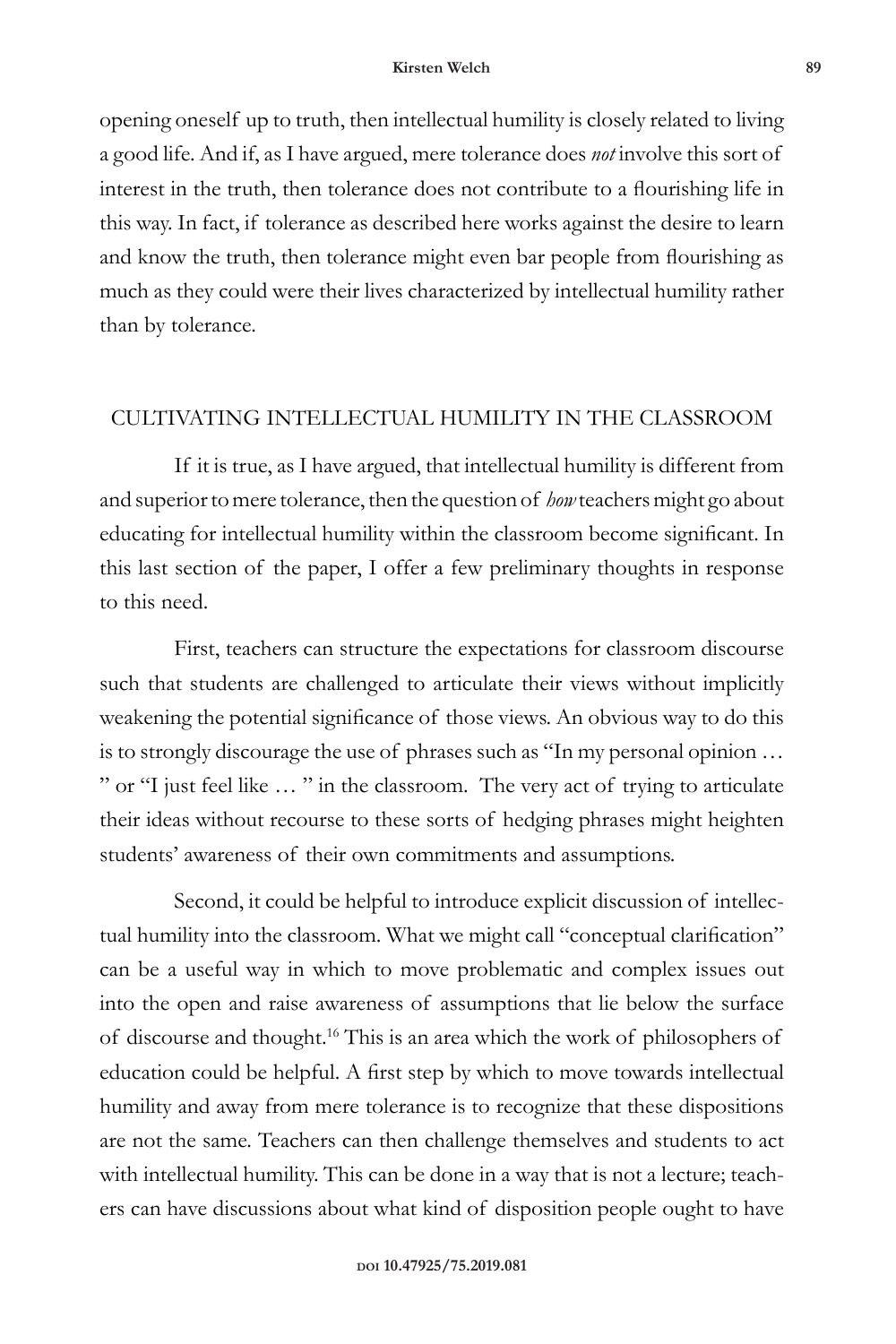towards their own intellects and those of others. Students, I think, are capable of making these distinctions, and they should clarify these concepts for themselves, guided by the teacher.

Explicit discussion about the difference between intellectual humility and tolerance, though, is not enough. This claim flows out of the oft-quoted maxim that, once a person realizes that he is being humble, he is no longer being humble. Humility cannot be focused on itself; it is necessarily directed towards something outside of itself.<sup>17</sup> Excessive explicit focus on intellectual humility, then, will probably not be helpful to students. A third thing teachers might do to cultivate intellectual humility, then, is to focus attention on dispositions that are not identical to intellectual humility but are nonetheless helpful in fostering intellectual humility. Hope might be one such disposition, <sup>18</sup> and the cultivation of wonder might also be conducive to the development of intellectual humility insofar as wonder helps people open themselves up to an encounter with the unexpected and unexplained.<sup>19</sup>

Finally, educators can introduce experiences into the classroom that heighten students' awareness of their own intellectual limitations. One way in which they might do this is through the method of Socratic questioning, leading students to a state of *aporia*. When a person arrives at a state of *aporia*, a state of great uncertainty and confusion, she is forced to admit that she does not know how to proceed and that some beliefs that she formerly considered unquestionable are now called into question. Although this experience is uncomfortable and can be disheartening if carried out poorly, an experience of *aporia* can help all those involved in education, not just students, take to heart the reality of their intellectual limitations and recognize that some truths cannot be justified by sincere belief alone.

# **CONCLUSION**

In this article, I have argued that the sort of tolerance demonstrated by many students is an inferior substitute for true intellectual humility and can work against the cultivation of intellectual humility. Before closing, though, I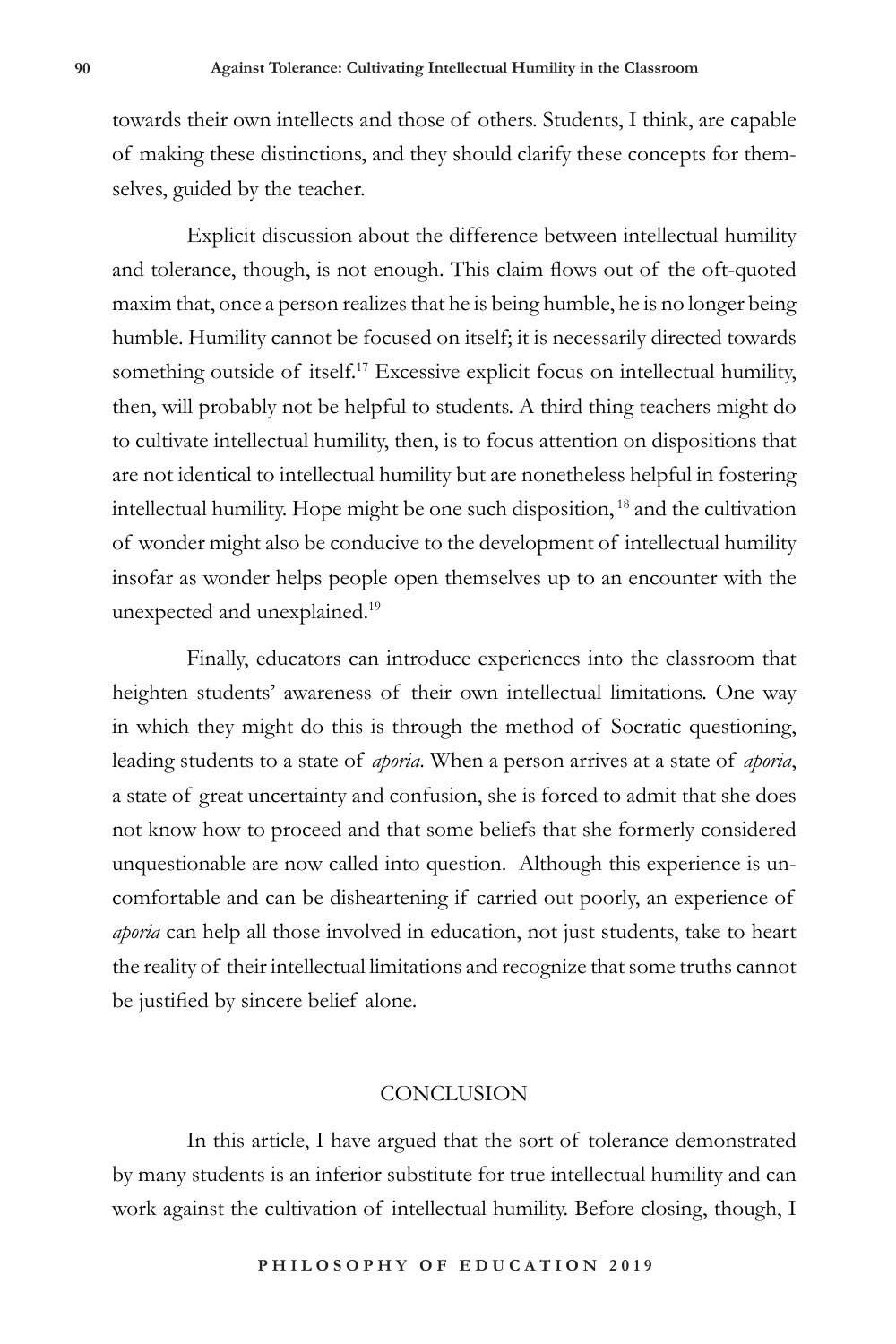want to make it clear that my concern is not with all demonstrations of tolerance but with the particular sort discussed here, a version grounded in the primacy of passion over reason and one that gives birth to relativism. In fact, true intellectual humility might even lead to *more* tolerant attitudes and behaviors, since having the correct cognitive view and affective disposition toward one's own intellectual status and limitations might make a person more willing to give others the benefit of the doubt.<sup>20</sup> If this is the case, then seeking to cultivate intellectual humility rather than mere tolerance in students through the reclamation of classroom discourse, the development of dispositions such as wonder, and the experience of *aporia* can perhaps provide some hope for a more humble, generous, *and* tolerant society.

4 Church and Samuelson, *Intellectual Humility*, 6-7.

<sup>1</sup> For a recent, thorough introduction to the landscape of research on intellectual humility, see Ian M. Church and Peter L. Samuelson, *Intellectual Humility: An Introduction to the Philosophy and Science* (New York: Bloomsbury Academic, 2017), 3-37.

<sup>2</sup> A good introduction to virtue epistemology is Linda Zagzebski and Michael De-Paul, eds., *Intellectual Virtue: Perspectives from Ethics and Epistemology* (Oxford: Oxford University Press, 2003).

<sup>3</sup> For example, a recent study discusses empirical findings regarding psychological features that distinguish intellectual humility from humility more generally understood; see Don E. Davis, et al., "Distinguishing Intellectual Humility and General Humility," *The Journal of Positive Psychology* 11, no. 3 (2015): 215-224. A related study examines the possibility of the development of a measurable scale of intellectual humility; see Elizabeth J. Krumrei-Mancuso and Steven V. Rouse, "The Development and Validation of the Comprehensive Intellectual Humility Scale," *Journal of Personality Assessment* 98, no. 2 (2016): 209-221.

<sup>5</sup> Justin Barrett provides a helpful and concise summary of these three definitions; see Justin L. Barrett, "Intellectual Humility," *The Journal of Positive Psychology* 12, no 1. (2017), 1-2.

<sup>6</sup> Dennis Whitcomb, et al., "Intellectual Humility: Owning Our Limitations," *Philosophy and Phenomenological Research* 94, no. 3 (2017): 509-539.

<sup>7</sup> For further discussion of the possible deficiencies of a limitations-owning account, see Ian M. Church, "The Limitations of the Limitations-Owning Account of Intellectual Humility," *Philosophia* 45 (2017): 1077-1084.

<sup>8</sup> Robert C. Roberts and W. Jay Wood, "Humility and Epistemic Goods," in *Intellectual Virtue: Perspectives from Ethics and Epistemology*, ed. M. DePaul and Linda Zagzebski (New York, NY: Oxford University Press, 2003): 257-279.

<sup>9</sup> Ian A. Church and Justin L. Barrett, "Intellectual Humility," in *Handbook of Humili-*